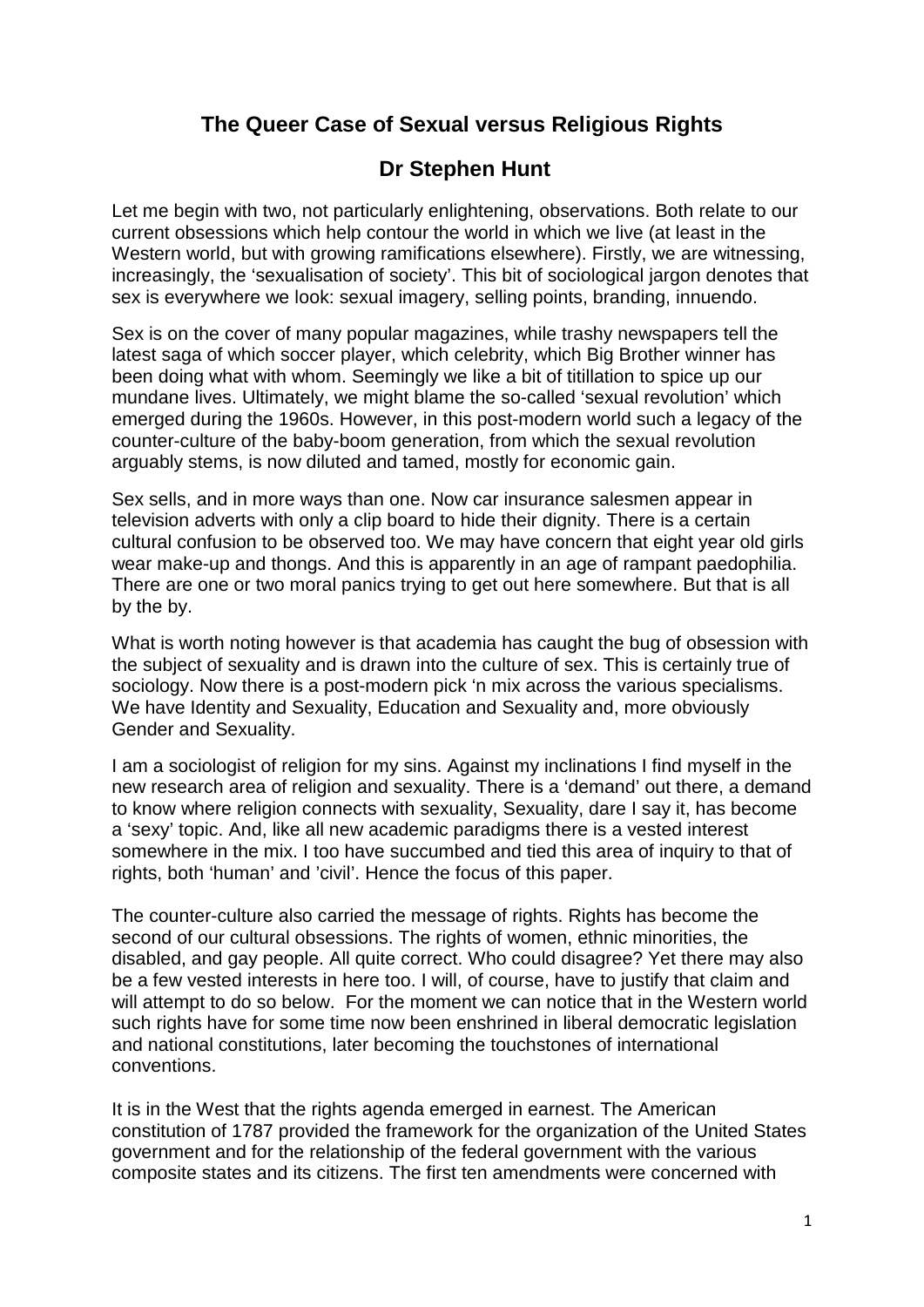civil rights and collectively became known as the Bill of Rights. The first amendment to the American constitution reads 'Congress shall make no law respecting an establishment of religion, or prohibiting the free exercise thereof; or abridging the freedom of speech'. Of course they were more religious days when matters of faith were central to the lives of so many people. Religious rights nonetheless remain a key issue in the USA and as we shall see, to a lesser extent in the UK.

#### **Sexual Rights**

Sexual rights constitute a new-comer to the world of rights, forcefully advanced by such campaigning groups as Amnesty International. Sexual rights are human rights, now translated into civil rights. Sex is very natural, very human. But what are sexual rights? The Institute for the Advanced Study of Human Sexuality based in the USA, running undergraduate and post-graduate on the subject, advances the view that they include 'the freedom of any sexual thought, fantasy or desire'; 'the right to sexual entertainment, freely available in the marketplace, including sexually explicit materials dealing with the full range of sexual behaviour'; 'the right to be free of persecution, condemnation, discrimination, or societal intervention in private sexual behaviour'; and, interestingly, 'the right not to be exposed to sexual material or behaviour'.

Anything goes if you are interested. Perhaps all of this is not what the layperson understands by sexual rights. Such a list, however, indicates how complex the world of rights has become. For most of us sexual rights probably means the non-sexual rights of LGBT people (that is 'L' = Lesbian, 'G' = Gay; 'B' = Bi-sexual'; 'T' = Transgendered or Transsexual – to which can be added ' $Q' = Q$ ueer; 'I' = Intersex; and 'Q' again = Questioning [of one's sexuality]). We may think about sexual rights largely in this way because of the proliferation of legislation which directly or indirectly attempts to safeguard LGBT rights. They touch us all.

We can mention a few in the UK through laws protecting LGBT rights not dissimilar from those found elsewhere in the Western world. The UK has admittedly not always been at the forefront. Indeed, in good old British style we have tended to lag behind, watching, in a guarded fashion, what is happening elsewhere before taking the plunge of endorsing radical reform. The Employment Equality Regulations (2003) and Equality Acts of 2007 and Equality Act of 2010 all aim at advancing equality, alongside tackling discrimination in the areas of employment and public administration. The Adoption and Children Act (2002) and Civil Partnership Act (2004) procure non-heterosexual rights in terms of adoption, parenthood and the legal status of partnerships, while the Gender Recognition Act (2004) addresses matters related to gender reassignment. These are just a few of recent developments.

Why have these non-sexual rights come to the fore? Like all other rights we must think in terms of time and place. They are a product of a wider social environment including the sexualisation of society. We can now talk of sexual matters once forbidden. The push for rights has also come from vociferous LGBT lobbies like Stonewall (named after a serious of riots by gay protesters remonstrating against police persecution in New York in 1968). Then there is the scientific evidence related to human sexuality. Some people are 'born that (LGB or T) way' rather than their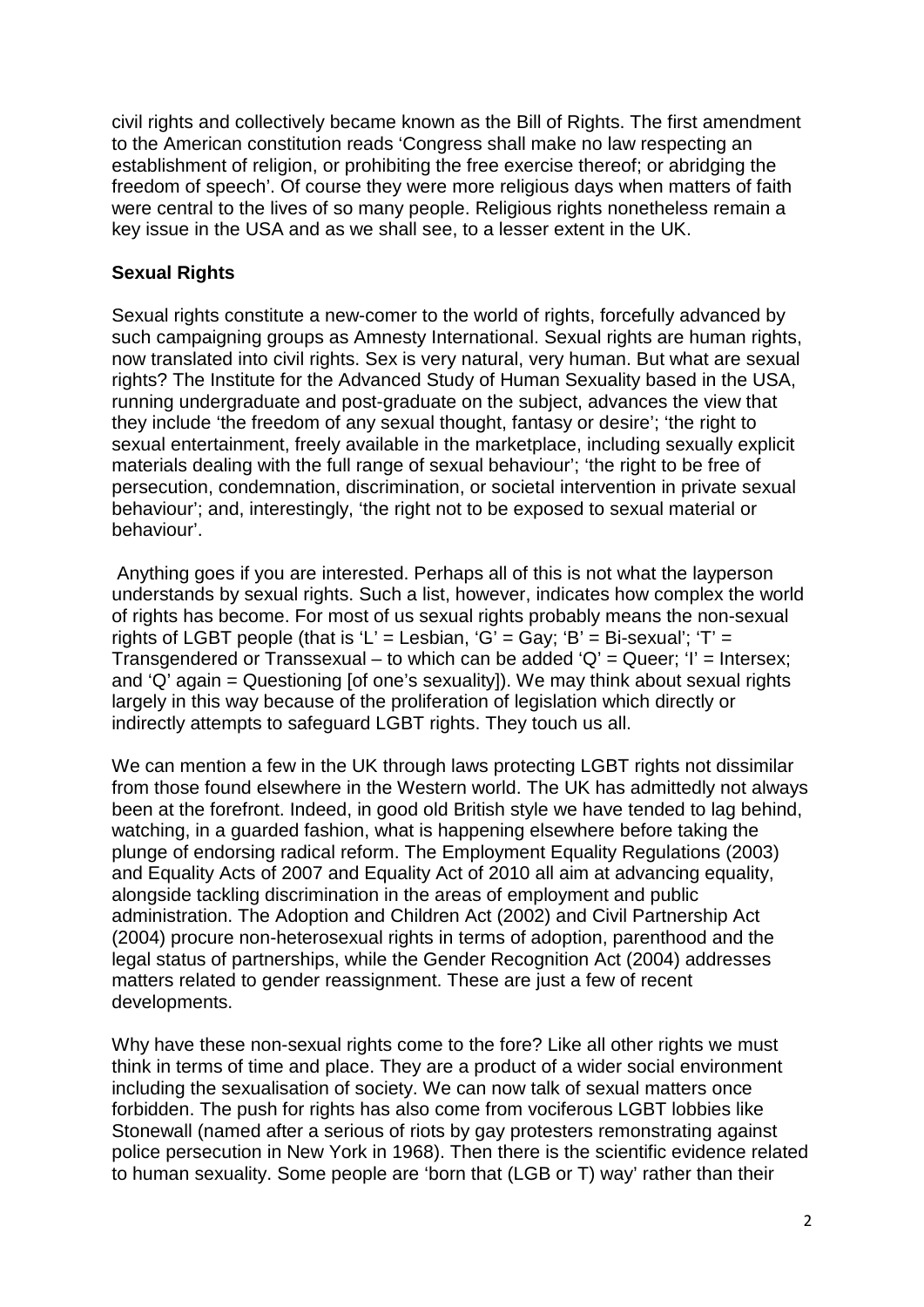sexuality being a matter of personal choice with all of the moral dimensions implicated thereby. If it is natural to some, then it is a natural right to be LGB or T and express that orientation, a right that should be hedged around by legislative protection.

Problems remain and this is clear in the Equality Act of 2010. It is potentially a minefield. While it outlaws discrimination against people in regard to their sexual orientations, the Act also outlaws discrimination against people of religious conviction. One of the problems relates to the practice of religion in the workplace (such as a space for Muslims to pray at certain specified times of the day).

However, what constitutes practice? Should those of one faith or another be allowed to evangelise? Can a religious person pray for another in need? There have been cases of nurses praying for patients (as in a hospital in Weston-super-Mare in 2010) who have found themselves in hot water and even suspended from their jobs. One thing they certainly cannot do is speak out against non-heterosexuality on the grounds of religious conviction.

#### **Religious freedom of speech**

UK legislation takes some account of religious views of LGBT people such as permitting the restriction of provisions of goods, facilities or services by a Christian minister in performance of duties on the grounds of religious conscience (The Equality Act, 2007 [Regulations 14, 4 (c)]). But this only goes so far. The Christian conservative organisation, The Christian Institute, supported the case of a certain Dale McAlpine who was charged in 2010 with causing '…harassment, alarm or distress' after a police community support officer overheard him reciting a number of 'sins' referred to in the Bible, including blasphemy, drunkenness and same-sex relationships. McAlpine, renowned for preaching from the top of a stepladder in Workington, Cumbria, was alleged by the police to have made the remark in a tone loud enough to be overheard by the public. He was charged with using abusive or insulting language, contrary to the Public Order Act of 1986 [Sections 5 (1) and (6 ] (originally enacted to tackle violent rioters and football hooligans). A solicitoradvocate for the CI stated it was not a crime to express the belief that homosexual conduct is a sin: 'The police have a duty to maintain public order but they also have a duty to defend the lawful free speech of citizens.…Case law has ruled that the orthodox Christian belief that homosexual conduct is sinful is a belief worthy of respect in a democratic society'.

There have been many similar cases of Christians speaking out against LGBT rights as a result of religious and moral conviction, pointing to the few biblical versus that would seem to condemn homosexuality in particular. However, it is not just Christian individuals and groups that have a problem with homosexuality. It is historically condemned by Islam. LGBT Muslims have their own LGBT rights groups but they largely take a low profile, fearing recrimination within their communities. Matters of discriminating against or condemning LGBT people by other Muslims have not yet surface in earnest. However, it might have been prudent if the 2010 Act included the health and safety warning '….light the blue touch paper and retire immediately'.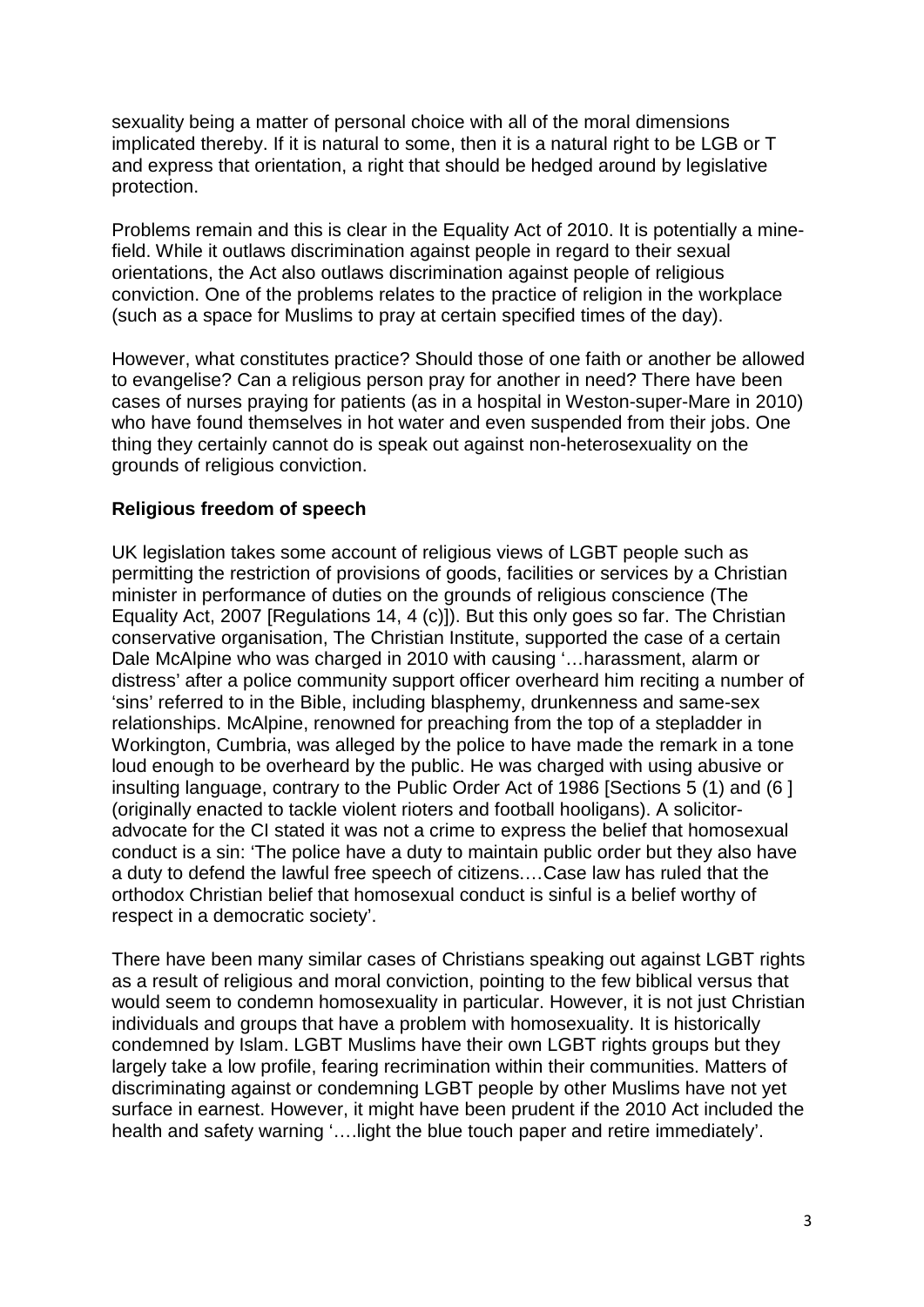### **Human vs Religious Rights**

In taking a global perspective Hinduism would appear to be a very queer case. The British Council of Hindus has come out in favour of LGBT rights. But many of their co-religionist in India and elsewhere have not. In 2009, the High Court of Delhi issued the controversial ruling that homosexual intercourse between consenting adult males no longer constituted a criminal offence, a transgression hitherto punishable by up to 10-year prison sentences. Section 377 of the Indian Penal Code (instigated in 1860, and commonly known as the 'Anti-sodomy Law'), criminalised same sex-sexual behaviour irrespective of age and consent. Also known as 'Macaulay's Law', it was first framed by British colonial administrator Thomas Babington Macaulay in the name of advancing Christian civilisation.

Repeal of Section 377 came in the face of extreme pressure placed on the Indian government by human rights groups arguing that the law was discriminatory and an infringement of fundamental rights. Not all Hindu leaders are in agreement. Swami 'Baba' Ramdev*,* famous for his international yoga camps attended and watched on television by an estimated 85 million people worldwide, making him one of the most celebrated Indian figures, criticised the Indian High Court ruling. Ramdev claimed that 'These are unnatural (homosexual) acts not designed for human beings'. Not a 'natural' act, hence not a human right.

Others had different opinions. The Gay and Lesbian Vaishnava Association (GALVA)**,** an international organization which works to provide information and support LGBT Hindus came out strongly in favour of the repeal of Section 337. GALVA's advance of LGBT rights are supported by reference to Hindu motifs. On its web-site can be found references to gods with homosexual attributes, gods with lesbian inclinations, bi-sexual gods, transgendered gods, and those who can't make up their minds gods. There are reminders on the web-site that ancient Hindu temples depict people doing all sorts of things to each other. GALVA also points out that nonheterosexuality *is* natural otherwise it would not have been brought into existence by a benevolent deity, Through Western eyes this is all a bit odd. For one Indian commentator, Geeta Patel, its extremely odd. Both those advancing and opposed to LGBT rights in India, she observes, are working with sexual categories such as 'lesbianism' which have no equivalent in the Hindu language. They are Western sexual categories.

### **A Task for Sociology?**

What has all this to do with sociology? Actually quite a bit. Nonetheless, rights issues have proved to be a neglected area of research and a fair amount of work has yet to be done in the name of the discipline. Nonetheless, one thing that is obvious is the recurring matter of time and place. Rights are social constructs (to use another piece of sociological jargon).

In 1995 Bryan Turner penned an influential article as part of the Symposium: Human Rights & the Sociological Project. It proved timely in setting an agenda for further theoretical sociological advancement in the rights field. In his paper, to put matters succinctly, Turner interpreted the global inception and extension of human rights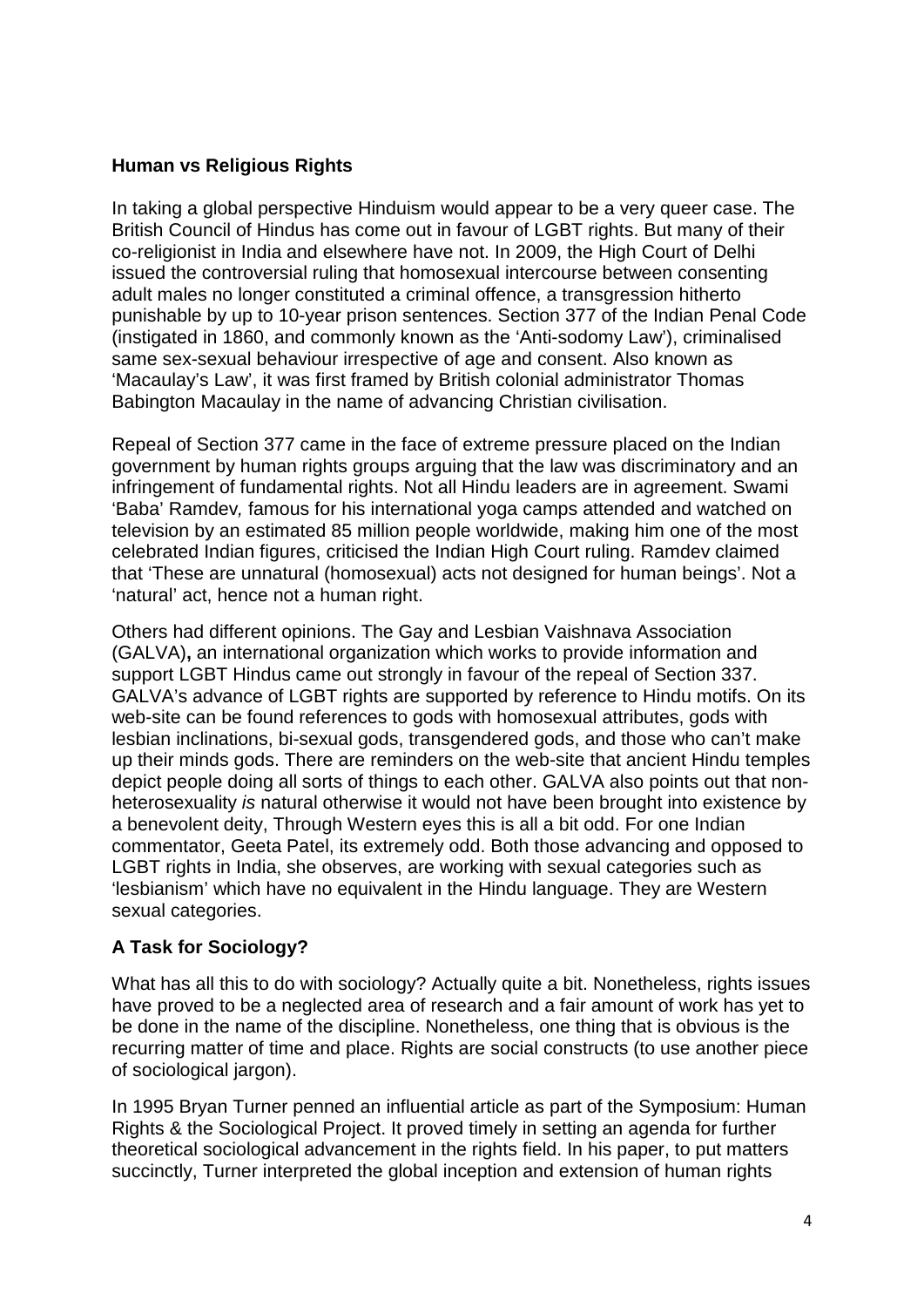since the nineteenth century as predominantly a result of observable processes of social evolution (a troublesome term for sociologist these days) and accompanying power relationships. In particular, those rights generated by the growth of the nation state, and bourgeois civil society upon which it was derived, both proved to be in line with the ethos of individualism that provided the bedrock of early conceptions of rights in their 'civil' form. In the USA, these were 'limited' rights not only in the sense of protecting the citizen from the state over-stepping its mark in private affairs, but in the sense that the rights of blacks and women were not included. In the home of the brave it took a bloody civil war to sort at least some of it out.

Turner also expounds how matters of 'rights', originally delimited to civil rights, have historically been linked to those of citizenship in the Western nation state. Later, while such nations readily endorsed (selected) aspects of the broader remit of human rights, such rights may similarly be deconstructed as largely the product of Western cultural sensitivities. More recently it is evident that what constitutes a 'right' has expanded throughout liberal democracies and this development is seemingly connected to further aspects of social evolution in late-modernity, not least of all its increasingly pluralistic nature and related 'interested parties'. For Turner, '…rights constitute an important discourse of modern social movements and a major institutionalisation of political claims within a democracy' (Turner 1995, 1) and bond with matters of socio-political development as Western nations continue to reach higher levels of economic and cultural sophistication. Moreover, issues of rights are increasingly embraced by modern social movements in the struggle for political power and public recognition where political claims, within the liberal democratic setting at least, become a legitimate resource and are underpinned by a paralleled rhetoric of rights (Turner 1995, 2-3, 7-8). Put otherwise, in the contemporary world the discourse of rights relate not only to the matter of rights in terms individual liberty, of which freedom of conscience and freedom of religious conviction and expression are prime examples, but an ever expanding wide range of rights frequently associated with particular social groups.

There can be little doubt that many campaigning groups in Western democracies advance themselves as furthering a general public interest whatever their substantive 'cause'. A key example is the pro- and anti-LGBT rights Christian now battling for conflicting rights. Conservative Christian campaigning groups cling to freedom of religious conscience and conviction, alongside the biblical foundationalism from which they are derived. A broader strategy is needed however given that the religious basis has little currency in a secular world other than maintaining the bedrock of the right to conscience and conviction. At the same time it is necessary to pathologise and discredit LGBT campaigning groups, labelling them as a marginalised constituency and whose claim to rights rest upon a perceived perverse and essentially immoral life-style choice. Interestingly, the Evangelical Alliance (representing two-thirds of evangelical, Pentecostal, charismatic, and a fair few churches from the established denominations in the UK) stated in response to the former Labour government's *Getting Equal Consultation* that

> 'It should be clearly understood that our difficulties in relation to homosexuality are quite different and they have nothing to do with homophobia. Our focus is not on the human beings who experience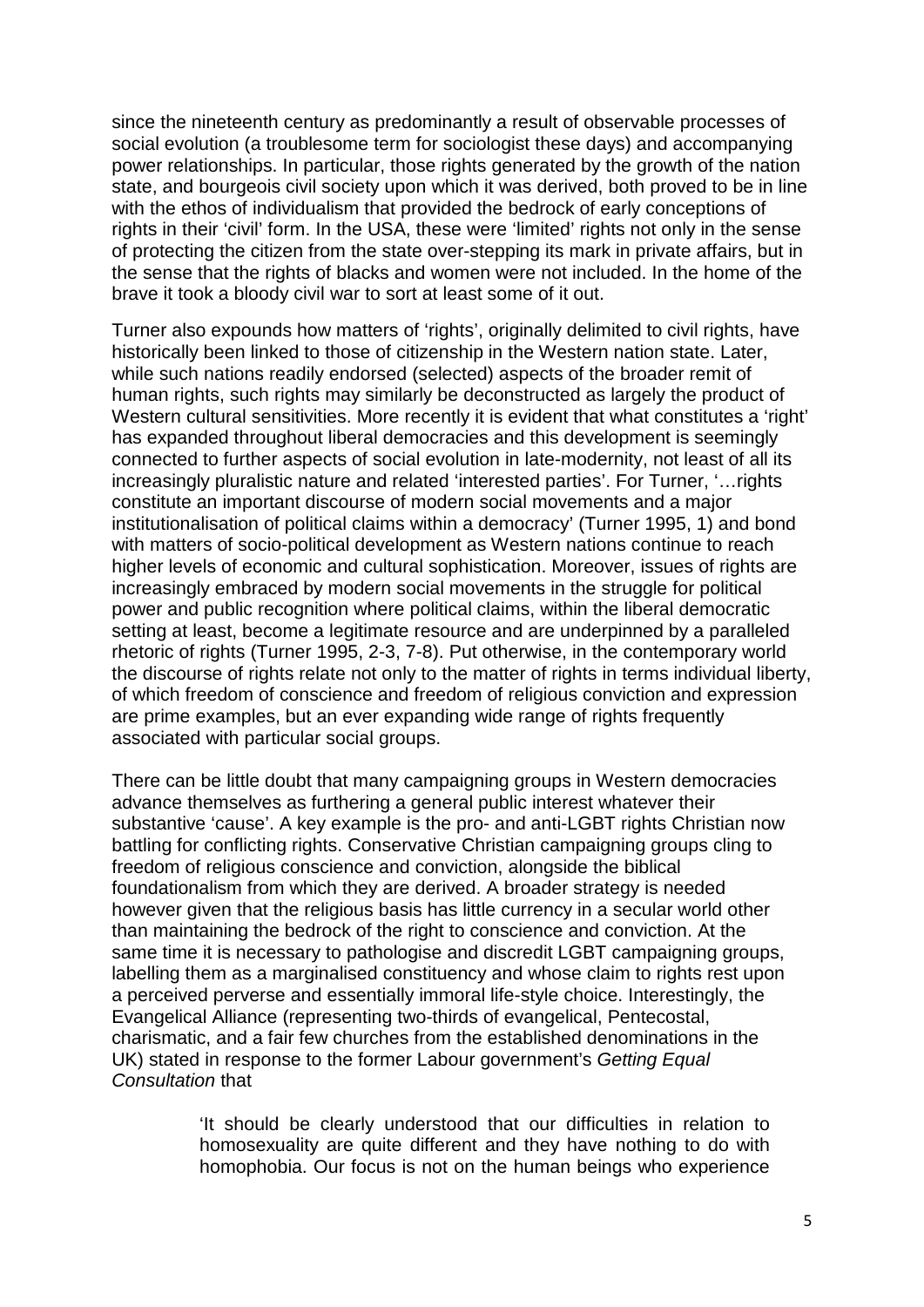same-sex attraction but on homosexual *practice*, which we regard as a behaviour choice, together with associated attempts to normalise it. It should be emphasised at the same time that most Christians strongly question assumptions that homosexuality/same-sex attraction (as with religion and belief) falls into the same category as race, sex and disability. The latter are manifestly either innate or outside human control, whilst homosexual practice is not….We are concerned that as a result of proposals to *outlaw* discrimination against people on the grounds of sexual orientation, they will actually end up *requiring* discrimination against people on grounds of religion and belief.

On the other hand, the Lesbian and Gay Christian Movement, which represents LGBT Christian people, has laid out its own views of rights and by appealing to wider universal principles of human rights within the framework of the extension of civil liberties. The organisation has attempted to portray conservative Christians opposed to LGBT rights as homophobic and at variant with progressive secular developments. For instance, following its Faith, Homophobia and Human Rights Conference held in 2008 the LGCM issued a statement calling on

> '.…all people of goodwill, of whatever faith or none, to affirm and celebrate human equality in all its dimensions and particularly to work for the elimination of any faith-based homophobia and institutionalised prejudice towards lesbian, gay, bisexual and transgendered people.'

#### **A Final Word**

We may see the extension of sexual rights as a product of time and place, just as religious rights were in the less secular nineteenth century. They are seemingly at odds. This raises broad philosophical questions of the nature of rights and their ideological underpinnings, not to mention their cultural context. Moreover, what happens when rights conflict? Should majority rights take precedence over minority rights? What are the implications of one right contradicting another? Witness the present discord in Amnesty International.

The expansion of rights today, in the UK at least, can be seen in the context of developing notions of what it means to live in a Western liberal democracy. The expansion of rights has increasingly become fused with concepts of 'citizenship' and 'social inclusion' – the touchstones of New Labour (God rest its soul) and the current Con-Lib coalition's notion of the 'Big Society' to which we are called to belong whether we want to belong or not and whether we all truly have a stake in it during these days of extreme austerity. Recession means unemployment. Whatever happened to economic rights? Or was that an invention of the now defunct Soviet Union?

As already suggested, throughout much of the first decade of this new millennium the Labour government saw the extension LGBT rights as part of its wider policy of social inclusion. There was more besides. In 2003, the administration, announced its intension of encouraging faith groups to